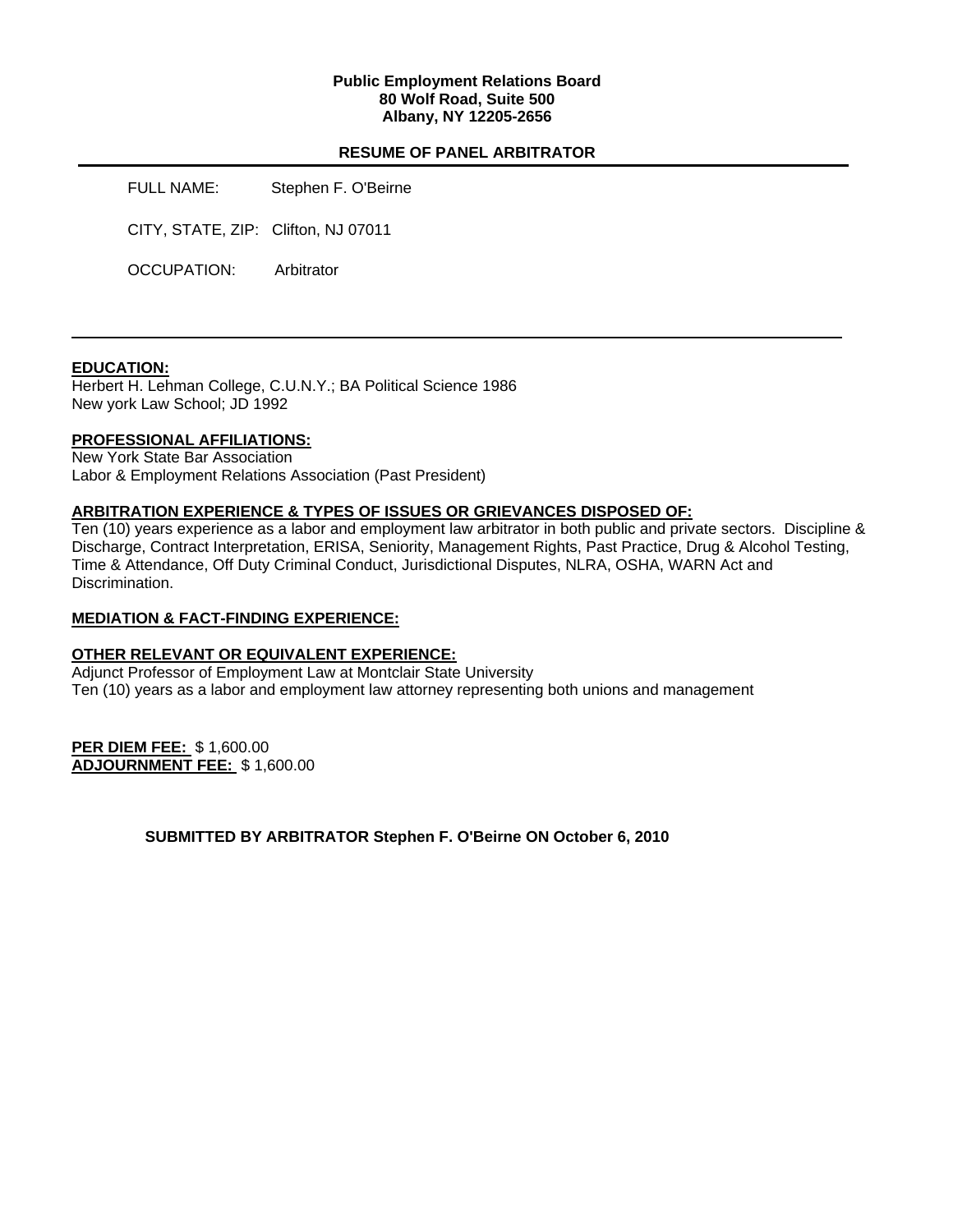#### **Public Employment Relations Board 80 Wolf Road, Suite 500 Albany, NY 12205-2656**

# **BILLING DISCLOSURE STATEMENT**

# ARBITRATOR'S NAME: **Stephen F. O'Beirne**

The following is a description of my fees and expenses:

# A) HEARING TIME.

- (1) My per diem is \$1,600.00 for each day or any part thereof spent hearing a case.
- (2) If a hearing day exceeds hours, I charge:

 $\Box$ a second full per diem  $\Box$ a prorated per diem

 $\boxtimes$ no additional charge  $\Box$ other (describe) :

(3) Additional comments:

B) STUDY TIME.

- (1) I charge \$ 1,600.00 for each day spent in preparation of the opinion and award.
- (2) This charge  $\boxtimes$  will  $\Box$  will not be prorated for partial days devoted to such preparation.
- (3) Additional comments:

# C) TRAVEL TIME AND EXPENSES.

- (1) When travel time plus hearing time exceeds hours in a calendar day:
	- $\boxtimes$  Not applicable (no additional charge)
	- $\Box$  I charge as follows (describe):
- (2) I charge for actual, travel-related expenses incurred in connection with the case  $\boxtimes$ YES  $\Box$  NO.

Where appropriate, a mileage charge for auto travel will be billed at:

| $\boxtimes$ Prevailing IRS rate | $\Box$ Other (describe): |
|---------------------------------|--------------------------|
|---------------------------------|--------------------------|

(3) When the scheduled hearing day(s) requires an overnight stay:

 $\boxtimes$ There is no charge, other than for lodging and subsistence.

 $\Box$ I charge as follows (describe):

(4) Additional Comments: